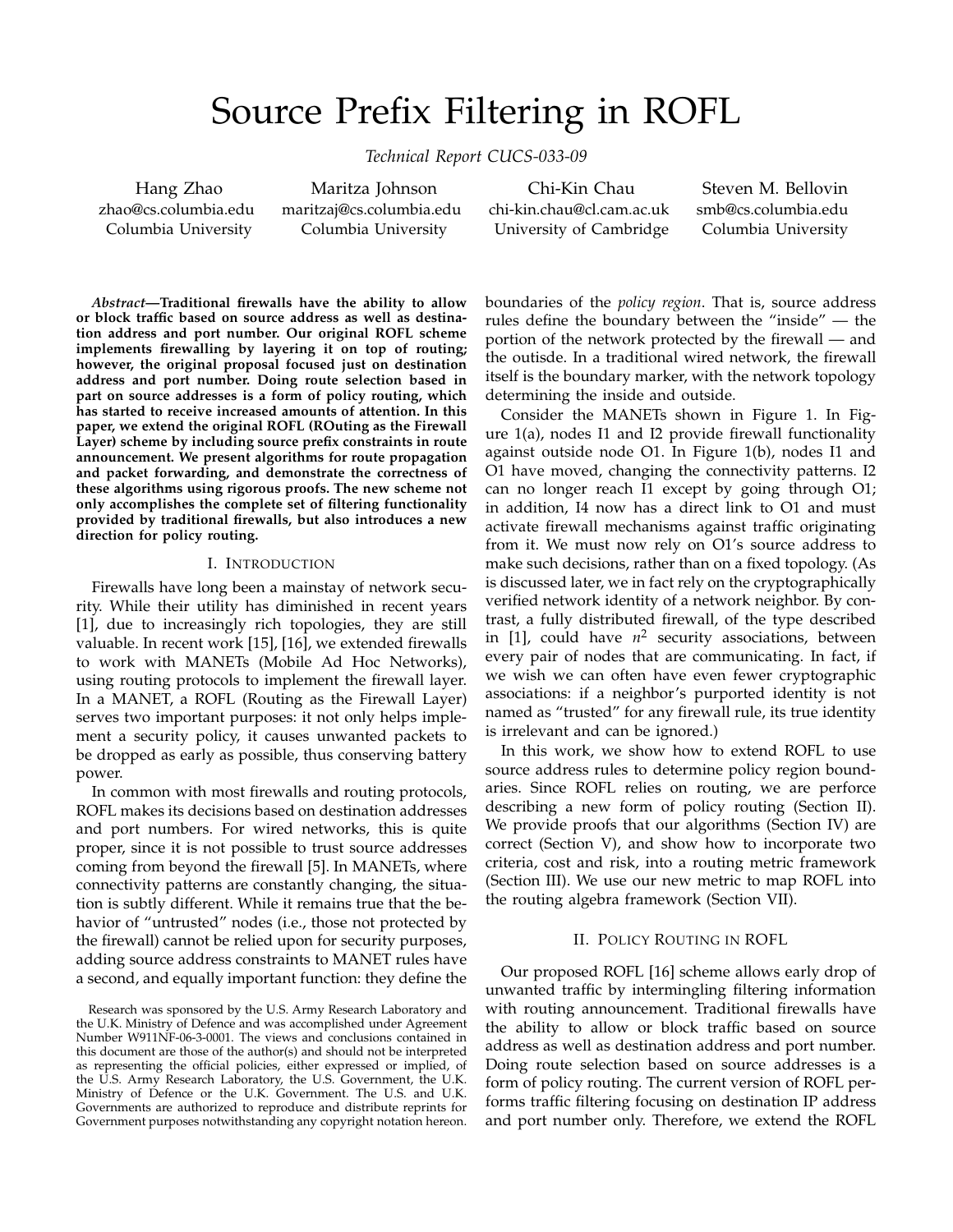

Fig. 1. Two different topologies in a MANET, after  $O_1$  has moved.

scheme by including source prefix constraints in route announcement.

## *A. The Scheme*

A routing announcement in ROFL is of the form

$$
R = \{d : s/m, M\}
$$

where *d* is a destination address prefix, *s* is the service port number, *m* is a prefix length, and *M* is a metric. We introduce a source prefix constraint *S* into the scheme,

$$
R = \{d : s/m, S, M\}
$$

where *S* indicates a set of source address prefixes such that data traffic coming from those address prefixes is allowed to access service *s* provided by destination address *d*. More precisely, we define  $S = \{p_1, p_2, ..., p_n\}$ ; each  $p_i$  ( $0 \le i \le n$ ) is a source address prefix. Therefore no source prefix constraint is specified if  $S = \phi$ . (Alternately, we could simply set  $S = \{0/0\}$ , i.e., all addresses are accepted; for clarity in this paper, we prefer to distinguish between no source prefix constraints and one that happens to have no effect.) We remark that in some situations, it is possible to implement *S* as a Bloom filter [2] on the set of source addresses or networks of a given prefix length. Bloom filters are a space-efficient data structure that can compress the representation of a set of members in a compact manner, albeit with some chance of false positives. Bloom filters are particularly useful in MANETs, where there is little topological structure and each allowed node may be identified by a flat address.

Source prefix constraint in ROFL controls the propagation of routing advertisements as well as the packet forwarding procedure. A routing announcement will

be passed to a node if and only if the node itself is allowed to access the advertised service. During packet forwarding phase, a packet will be dropped immediately if it is coming from a source whose address is not specified in the source prefix constraint of a matching route. Therefore, routing advertisements in this new scheme are handled similarly to any other routing announcements, except that another level of checking needs to be performed based on the packet's source address. The source node and any intermediate routers do a longest-prefix match on the advertisement. The packet is forwarded if and only if such a matching route is found and the source address in the packet header is contained in the source prefix constraints of that matching route; Otherwise, the packet is dropped.

The new scheme implement the complete set of filtering functionality provided by traditional packet filter firewalls by adding source prefix filtering into routing advertisement. For example, to allow data traffic coming from source address  $p_1$  to reach destination host  $d$  on port number *s*, we simply announce a routing advertisement  $R = \{d : s/48, \{p_1\}, M\}$ . Blocking certain traffic is a bit trickier. If  $p_1$  is the only source address that is not allowed to access service *s* on host *d*, we could announce  $R = \{d : s/48, S, M\}$  with  $p_1 \notin S$ . Otherwise, if *d* wants to completely block traffic on port *s* only, it announces *R* = { $d$  : *s*/48, ∞} together with *R*<sup>'</sup> = { $d$ /32, *M*}. Recall that traditional firewalls allow the wild card ∗ to appear in any field of source address as well as destination address and port number. In our new ROFL scheme, ∗ in destination port number is equivalent to *d*/32 and ∗ in source address can be described as  $S = \phi$ . If  $*$  appears in the destination address field, we can easily adjust the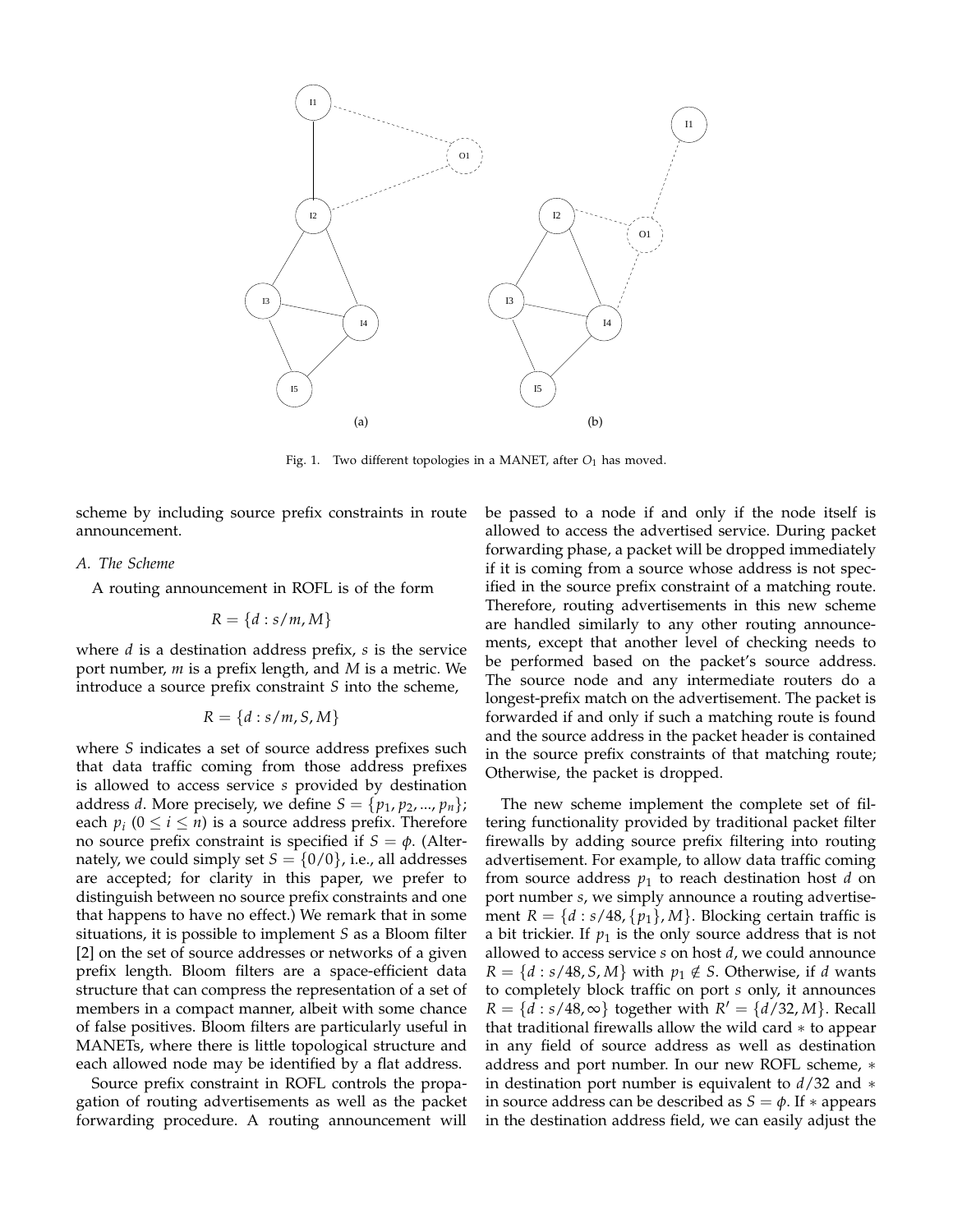prefix length *m* to cover the corresponding subnet.

In the above scheme, route selection is based in part on the source address. Therefore the actual route announcement becomes a form of policy routing. There are two obvious approaches to inserting policy constraints into routing announcements. First, all relevant nodes along the route propagation paths could create or modify the policy statement, in accordance with some central policy. A better approach would be allowing only the node advertising the service — the route originator — to embed a source prefix constraint in routing announcement. Subsequent receivers of this route announcement should not alter the embedded policy statement. We suggest the second approach for a few reasons. First of all, it is the route originator that has the best knowledge of who is or is not allowed to access a certain service. Second, allowing intermediate routers to modify policy statements requires some kind of trust relationship established amongst them. More importantly, the first approach might work for static nodes; but would not be able to cope with dynamically changing topologies in some wireless environments, such as MANETs.

## *B. The Transit Node Problem*

Consider the network topology shown in Figure 2. A node in Net A is advertising a service that a node in Net B wishes to access; however, the transit node T is not an authorized source for this service. That is, the source address policy advertised for this service does not include T; it does, however, include Nets B and C. What should happen?

One option would be to permit traffic from B to transit T; after all, Net B is an authorized source. This in turn would require that the border node in Net A advertise the service to T, which would presumably pass it on to Net B. This option is insecure: when packets for the service arrive at Net A, it is not possible to tell whether they originated from Net B or were forged by transit node T.

We thus adopt the following policies:

- 1) Routing advertisements are never propagated to a node not authorized for that service, according to the originator's policy.
- 2) Packets for a service are only accepted from nodes to which routing advertisements were sent. In a wired net, this is generally easy; in a MANET, it will likely require some form of cryptographic authentication of the neighboring node, since in a wireless environment it is generally very difficult to determine the precise source of a packet.

Note that these principles are not related to route aggregation. A shorter prefix may be transmitted to T if and only if such a prefix already existed and T was authorized for it.



Fig. 2. Two subnets connected by both a transit node and a transit net.

## III. REVISITING THE ROUTING METRIC

As always, our routing protocol requires a metric *M* that describes "cost" of a path. Metric construction varies. In BGP [11], the AS hop count is used. In OSPF [10], the network administrators specify arbitary metrics for each link.

Our needs are more complex. As described in [15], we require both a cost metric  $\mathcal C$  and a risk metric  $\mathcal R$ . Intuitively, "cost" represents the total expense of using a given link. It may reflect bandwidth, power limitations and the difficulty of replacing or recharging batteries, etc. "Risk", by contrast, is related to the safety of a particular transmission. A node may have been captured or otherwise compromised (a significant issue for MANETs operating in hostile territory); if so, it should not be used for the path. The risk metric captures the exposure of a node to such events.

Our routing metric must handle both of these concepts. Furthermore, we wish for a scheme that can optimize both simultaneously, with the tradeoff between higher cost and lower risk made by local authorities. This tradeoff may vary over time; furthermore, it may be different for different services.

We define the cost to be the property of a link; risk is the property of a node. This is a reasonable approach on a MANET. As topologies change, the power consumed by a transmission will vary, thus affecting its cost. Similarly, in a battlefield environment the location of the front line may change, and with it the physical danger to any given node.

The tradeoff between cost and risk is represented by a value  $\gamma$ ,  $0 \leq \gamma \leq 1$ . The actual metric used for route calculations is thus  $M = \gamma C + (1 - \gamma)R$ .

While the precise sources of these values are not crucial, we do offer some plausible suggestions. We do suggest, however, that in general they should change no more frequently than the time required for the routing state to converge, or routing loops could occur.

Link costs are best determined by the transmitting node. If nothing else, it has the best knowledge of its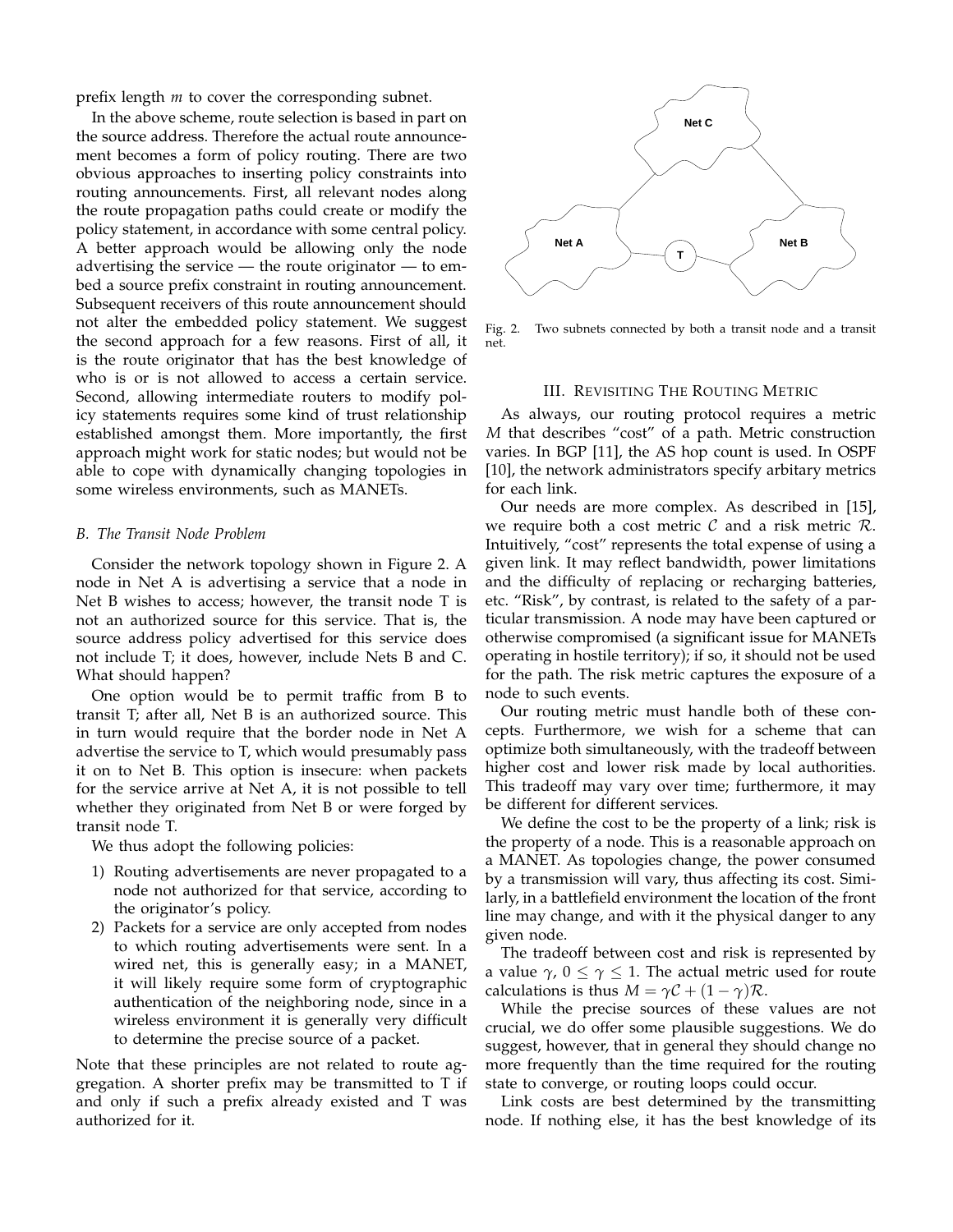battery state and the power required to send a message. In MANETs, a meaningful approach may be to define link costs as proportional to the geographical distance between two nodes. In wireless communication, it is well-known that short-hop communications can improve the capacity of wireless, because short-range transmissions cause less interference than long-range transmissions. Hence, it is more preferable to choose a long path with many short-hop communications than a short path with a few of long-hop communications. This is best accomplished by using a sublinear relationship between distance and cost. Also, the link costs can be proportional to the number of neighbors of the transmitter; the more neighbors a node has, the more interference the transmitter will inflict on or receive from others.

Risk is more problematic. In combat situations, an enemy may prefer to capture certain military ranks. In such situations, nodes with lower-ranking soldiers may be evaluated as a lower risk. Often, nodes are the best judge of their own risk levels; in other situations, they may be centrally determined. In either case, the actual value used must be known by, and hence transmitted to, all nodes that need to calculate *M* for a given hop. Generally, this will be the node's immediate neighbors, as everyone else will simply use the value of *M* broadcast by the routing protocol. That said, in environments where  $\gamma$  changes considerably more rapidly than  $\mathcal C$  and  $\mathcal{R}$ , it may be worthwhile transmitting C and R rather than *M*.

*γ* has the most intriguing properties. It could be set centrally; alternatively, each node could use its own values. Again, what is important is that all nodes agree on *M* for each link; this can be done either by only broadcasting *M*, or by broadcasting hC, R, *γ*i in each advertisement.

Note that in the absence of aggregation points, metrics for a given service *d* : *s* are never compared with those for another service: the longest-prefix match is always preferred, regardless of the difference in metric. Therefore, all of these values can be service-specific; in particular,  $\gamma$  could be advertised by the service originator *d* : *s*, and thus more properly be viewed as  $\gamma_{d:s}$ .

By folding cost and risk into a single value, the routing system automatically picks the optimum path between any two points. The total routing expense, then, is  $\sum_{i,j} M_{d_i : s_j}$ , the sum of the individual metrics. The total system expense, though, depends not just on the state of the routing system, but also on the traffic matrix. This is not known (or knowable) locally. Accordingly, we could in fact use  $M = \Gamma C + (1 - \Gamma)R$ , where  $\Gamma$  is a centrallyspecified function of  $\gamma$ . By varying it, the overall system expense can be optimized.

## IV. ALGORITHMS

Routers are generally composed of two fundamental mechanisms, the control plane and the data plane. The control plane, sometimes known as route generation, produces a valid path from source to destination by exchanging routing information with other nodes. The data plane, or message forwarding, relays packets from node to node until they reach their final destination, following the selected route. In ROFL, we implement packet filtering by layering it on top of routing. ROFL is agnostic to the specific type of routing protocols used; only slight modifications are needed during the route propagation and the packet forwarding phases.

Because we do not change route calculations or prefix lookups, our new ROFL scheme can cope well with any distance vector or link state algorithms: route announcements in ROFL with source prefix filtering are handled the same way as conventional ones during this phase. There are some changes, however. Therefore, in this section we present our algorithms for route propagation and packet forwarding.

## *A. Route Propagation*

Suppose a service provider with destination address *d* issues a routing advertisement  $R = \{d : s/m, S, M\}$  with *S* being the source prefix constraint. Let  $N_b$  denote the set of neighbors for each node *u*. We use the following algorithm for route propagation:

# ROUTEPROP(*u*, *N<sup>b</sup>* )

```
1 if u is the service provider of s
2 R \leftarrow \text{genRt}(d, s, m, S, M);3 else
4 R, S \leftarrow \text{recvRt}();
5 calculateFIB(R);
6 for each neighbor h \in N_b<br>7 if S == \phi or h \in Sif S == \phi or h \in S8 sendRt(R, h);
9 else
10 discardRt(R);
```
The above algorithm distinguishes different behaviors of a node *u* depending on whether *u* is the route originator (i.e. the service provider of *s*) or not (Line 1). Initially, the service provider generates a routing announcement *R* with appropriate routing information inclosed (Line 2), and then propagates *R* to all the neighboring nodes which are allowed to access service *s* (Line 6-10). Upon receipt of the routing announcement *R*, a node extracts the source prefix constraint information from *R* (Line 4), calculates its forwarding information base (FIB) to reflect the update from newly received route (Line 5), and then forwards *R* to its neighbors in a similar fashion (Line 6-10).

## *B. Packet Forwarding*

When a routing path is established between a source and destination pair by underlying routing protocol, every node within a service's policy region will consult its local routing table *TR*, as well as the source prefix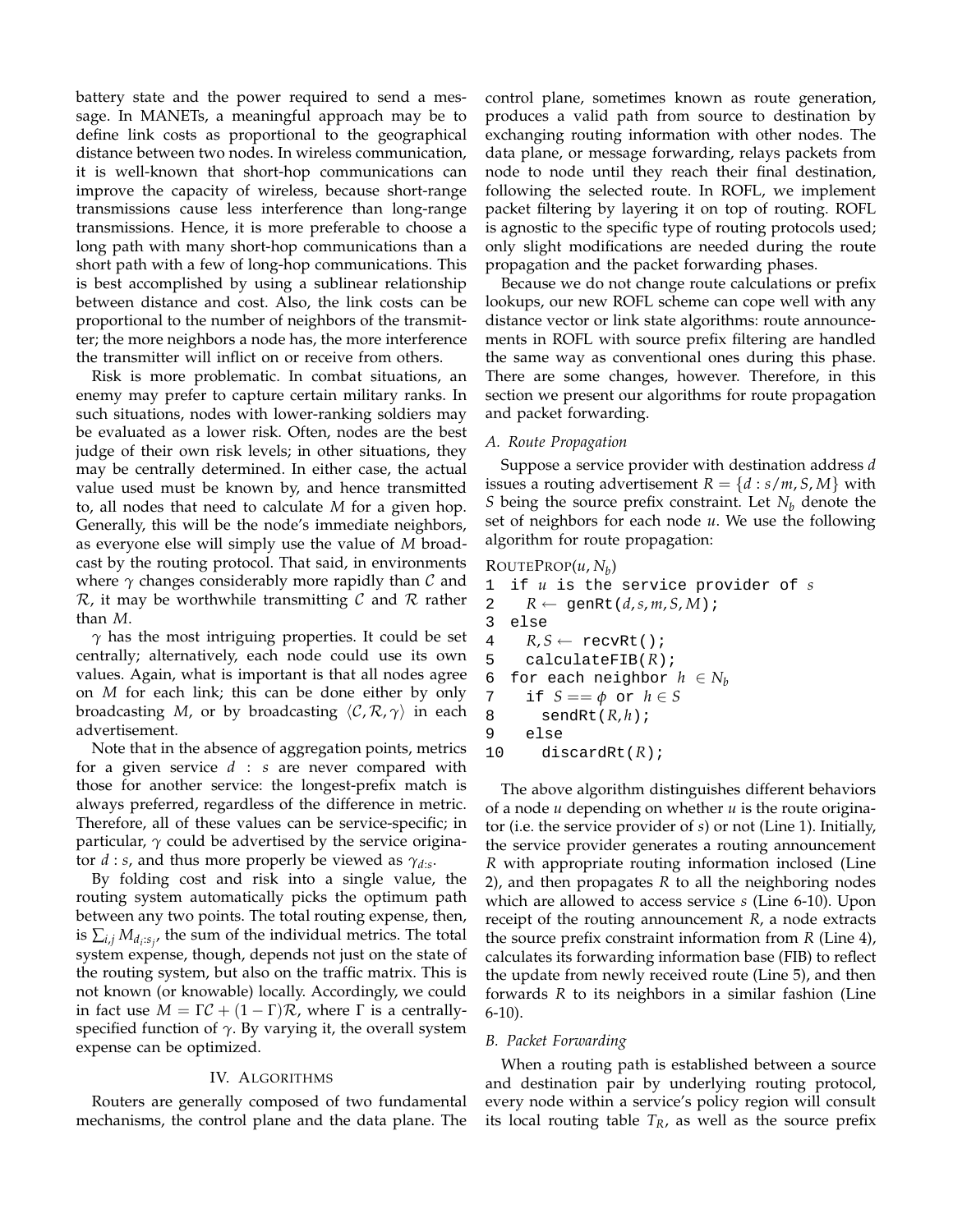constraint to make the packet forwarding decision. More precisely, when a node *u* receives a packet *K* from its neighbor, it executes the following algorithm:

PKTFORWARD(*u*)

```
1 K \leftarrow \text{recvPkt}()2 p_s, p_d \leftarrow \text{procPkt}(K);
3 if u is the destination
4 DONE
5 else
6 R \leftarrow \text{LPrefixMatch}(T_R, p_d);<br>7 if R \neq \emptysetif R \neq \phi8 S \leftarrow extractRt(R);
9 if S == \phi or p_s \in S10 forwardPkt(K, R);
11 else
12 discardPkt(K);
```
Upon receiving data packet *K* (Line 1), node *u* retrieves source and destination addresses *ps*, *p<sup>d</sup>* respectively from the packet header (Line 2). If *K* arrives at its destination, we are done (Line 3-4); Otherwise packet *K* needs to be further forwarded based on *u*'s local routing table. Node *u* performs longest prefix matching on destination address *p<sup>d</sup>* (Line 6). If a matching route *R* is found, *u* extracts the source prefix constraint from *R* (Line 7-8). Then the packet is forwarded towards its destination if and only if no source constraint specified or it is originated from a legitimate source allowed to access this service (Line 8-10). Otherwise, the packet is discarded (Line 12).

## *C. Discussion*

Our *route propagation* and *packet forwarding* algorithms described above are similar to those dealing with conventional routing advertisements. With our new ROFL scheme, though, there is an additional check against the source prefix constraint which constraints route propagation and packet forwarding decision at each node.

A crucial question in any firewall design is defining which nodes should be allowed access to the protected service. In ROFL, this translates to defining for which routing announcements are forwarded to which nodes, i.e. the policy region. With source constraints added into routing announcement, the service provider has full control of the propagation of its service announcement. On one hand, routing announcements won't be seen by nodes that are not allowed to access this service; On the other hand, data packets originating from illegitimate sources will be dropped far earlier, since each router along the path is now acting as a firewall to perform packet filtering based on the destination address and port number as well as source address.

# V. CORRECTNESS

We claim that our new ROFL scheme with source prefix filtering will not cause any routing mistakes. More precisely, under the assumption that the underlying routing protocols are correct, we claim that our algorithm (a) will produce equivalent results for packets not blocked by policy constraints, and (b) will properly drop unwanted packets.

## **THEOREM 1** *Correctness of the Route Propagation Algorithm*

The route propagation algorithm ensures that route advertisements for certain service only propagates to legitimate nodes that are allowed to access this service.

*Proof* Suppose a service provider *T* generates a routing advertisement  $R = \{d : s/m, S, M\}$  to announce its service *s* with source prefix constraint *S*. Without loss of generality, our discussion focuses on scenarios with the presence of a valid source prefix constraint (i.e.  $S \neq \phi$ ). Let  $p_u$  represent the address of a node *u*. When *R* is propagated into the network before it reaches any aggregation point, to demonstrate the correctness of this algorithm, we have two separate scenarios:

- 1)  $p_u \in S$  If the current node is allowed to access service *s* provided by *T*, then *u* should be able to see the route advertisement *R* originated from *T*. According to line 6-8 in our route propagation algorithm ROUTEPROP(*u*, *N<sup>b</sup>* ), if *u* is a direct neighbor of *T*, it should receive *R* from *T*. If *u* is multiple hops away from *T*, it can receive *R* from its neighbors; otherwise, it implies that none of its neighbors are allowed to access service *s*. Since transit nodes are not permitted to carry such traffic in our scheme, *u* cannot establish a valid path to *T* by any means.
- 2)  $p_u \notin S$  If the current node is prohibited from accessing service *s* provided by *T*, then *u* should not see route advertisement *R* originated from *T*. Lines 9-10 in our route propagation algorithm ROUTEPROP(*u*, *N<sup>b</sup>* ) guarantee that none of its neighbors will forward the routing advertisement to *u* since  $p_u \notin S$ .

Therefore, the route propagation algorithm guarantees that illegitimate nodes won't see routing advertisements originated from the service provider.

## **THEOREM 2** *Correctness of the Packet Forwarding Algorithm*

The packet forwarding algorithm ensures that permitted packets will arrive at the destination following the selected path; whereas non-permitted packets will be dropped early by intermediate routers along the path acting as firewalls.

*Proof* The correctness of packet forwarding algorithm relies on the assumption that the underlying routing protocol will generate a valid routing path between each pair of source and destination nodes. Suppose a packet *K* is originated from a source node with address *ps* to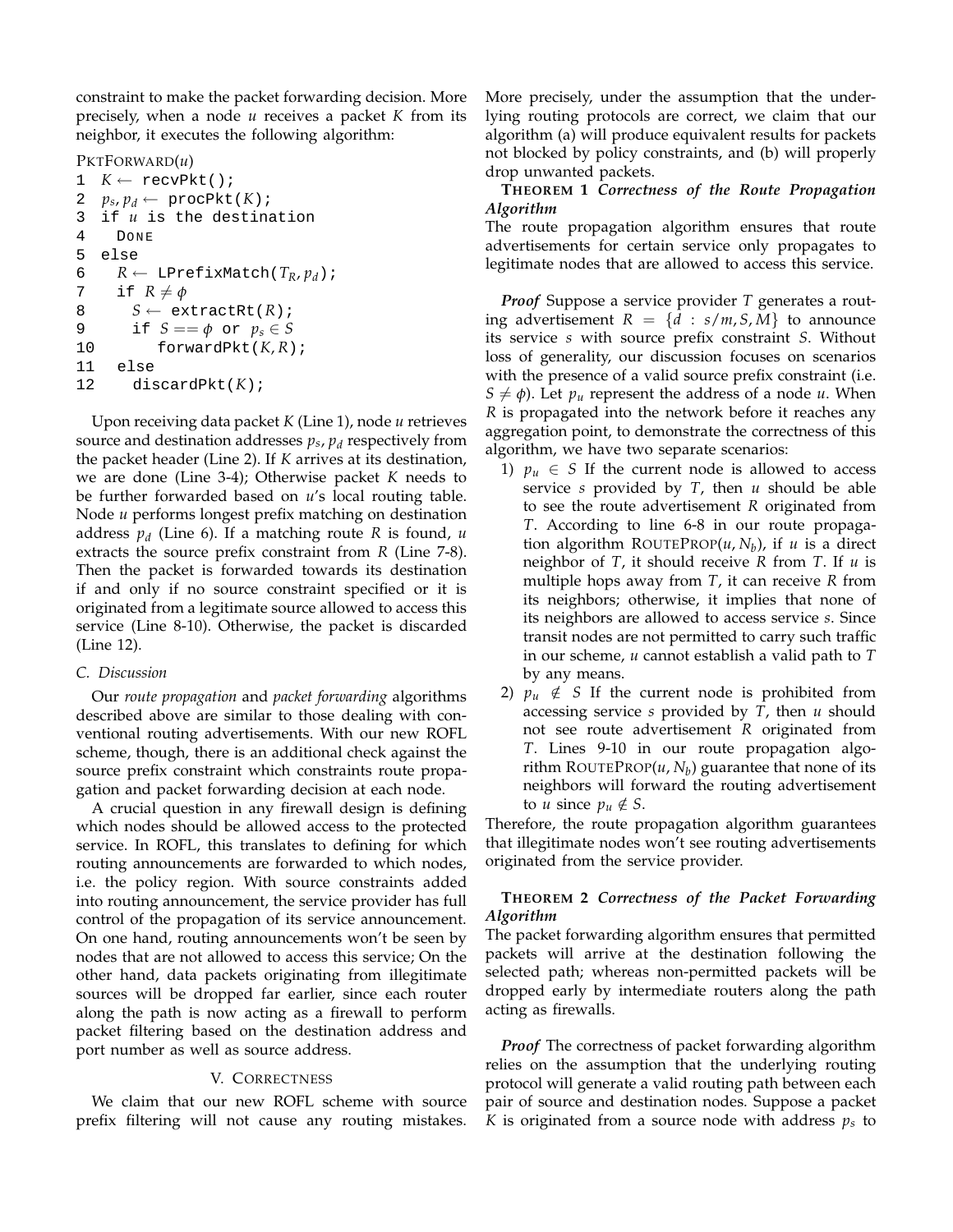access service *s* provided by destination node *T*. With the new ROFL scheme, each router along the selected path acts as a firewall. To demonstrate the correctness of our packet forwarding algorithm, we have the following two separate cases:

- 1)  $p_s \in S$  Packet K is coming from a legitimate source allowed to access service *s*. Each router *u* along the path performs longest prefix matching by consulting its local routing table. Once a matching route *R* is found, *u* makes a forwarding decision through a second level of checking against source prefix constraint *S* embedded in route *R*. Since  $p_s \in S$ , *u* decides to forward this packet according to line 6-10 of the packet forwarding algorithm  $PKTFORMARD(u)$ . The same process repeats until *K* reaches its final destination.
- 2)  $p_s \notin S$  Packet *K* is coming from an illegitimate source prohibited from accessing service *s*. Each router *u* along the path performs longest prefix matching by consulting its local routing table. If a matching route *R* is found, *u* makes a forwarding decision through a second level of checking against source prefix constraint *S* embedded in route *R*. Since  $p_s \notin S$ , the packet is dropped immediately according to line 11-12 in PKTFORWARD(*u*), that performs packet filtering; Otherwise, *K* is still dropped according to the underlying routing protocol.

Therefore, the packet forwarding algorithm guarantees that permitted packets will arrive at destination following the path generated by underlying routing protocol; non-permitted packets will be dropped by intermediate routers along the path that also perform packet filtering functions based on destination address and port number as well as source address.

## VI. AGGREGATION POINTS

Although ROFL as defined will work without further enhancement, installing it as part of a larger network could be seen as unfriendly: blasting that many extra routes into, say, the Internet is considered improper. Indeed, the entire rationale for CIDR [6] is that distant networks need only see a single short prefix that covers many networks; ROFL should not frustrate that scheme. We propose two basic approaches to resolving this: external and internal aggregation.

External aggregation is the approach taken by today's ISPs to deal with overly-long prefixes announced via BGP. In one variant, known as proxy aggregation, an ISP will generate a single short prefix that covers multiple longer prefixes, and re-announce the shorter one rather than the long ones. In practice, this is very rarely done. The second variant, occasionally known as "satanic philtres" [12], is unilateral: an ISP will drop announcements for too-long prefixes. It assumes that the covered networks will be reachable via some shorter prefix; if they are not, their administrators should arrange for proper CIDR-based addresses.

This latter issue (as well as politeness) impels us to incorporate an aggregation scheme into ROFL. (Other justifications for ROFL aggregation are given in [16].) We define an *aggregation point* as a node that receives full ROFL announcements but generates fewer reannouncements of shorter prefixes. Typically, this is done at the boundaries of a MANET, though it can be done at other points, both within the MANET and outside it. There are three basic issues: how aggregation points are defined, what prefix should be announced, and what metric should be used.

For the first, we use notation similar to source prefix constraints: we define the ROFL region as a set of prefixes. Any neighbor whose address is not in this set receives only the shorter, covering announcement. Note, though, that the aggregation policy prefix is not the same as the firewall source prefixes; the two are used independently. That is, packets from the wide-area net are dropped if they do not meet any source address constraints for firewall rules; furthermore, firewall rules will frequently exist within the ROFL region.

The aggregation policy is generally a matter of static configuration, and hence is not passed along via a routing protocol. However, since in a MANET any node can be a boundary node, all nodes must have this configuration information. Exactly how this is provided is beyond the scope of this work; we assume that it will be done as part of general node provisioning.

We treat the actual prefix to be re-announced similarly: it is a static policy decision, installed on all nodes.

Metrics are a more interesting problem, since we may wish to preserve some notion of cost even in the wide-area network. Consider: a MANET may consist of several subnets, with multiple attachment points to the wired network. If a given subnet is much closer to one of them, this information should be preserved.

It is not obvious how to do this. Even if everyone is using the same values for  $\mathcal{C}_i$ ,  $\mathcal{R}_i$ , and  $\gamma$ , aggregation points will see many values. Which should be used? The minimum? The maximum? The mean? The median? We suspect that median is correct, but that mean is easier to calculate.

One more optimization can be introduced. As explained in [15], local optimizations can be introduced. The routing algebra is used to merge redundant announcements, though in this scheme *S* must match for two routing advertisements to be merged. As above, treatment of the metric can be a complex process.

## VII. MODELING ROFL USING ROUTING ALGEBRA

We now discuss some practical issues when modeling the new ROFL scheme with source prefix filtering using the routing algebra [8], [13].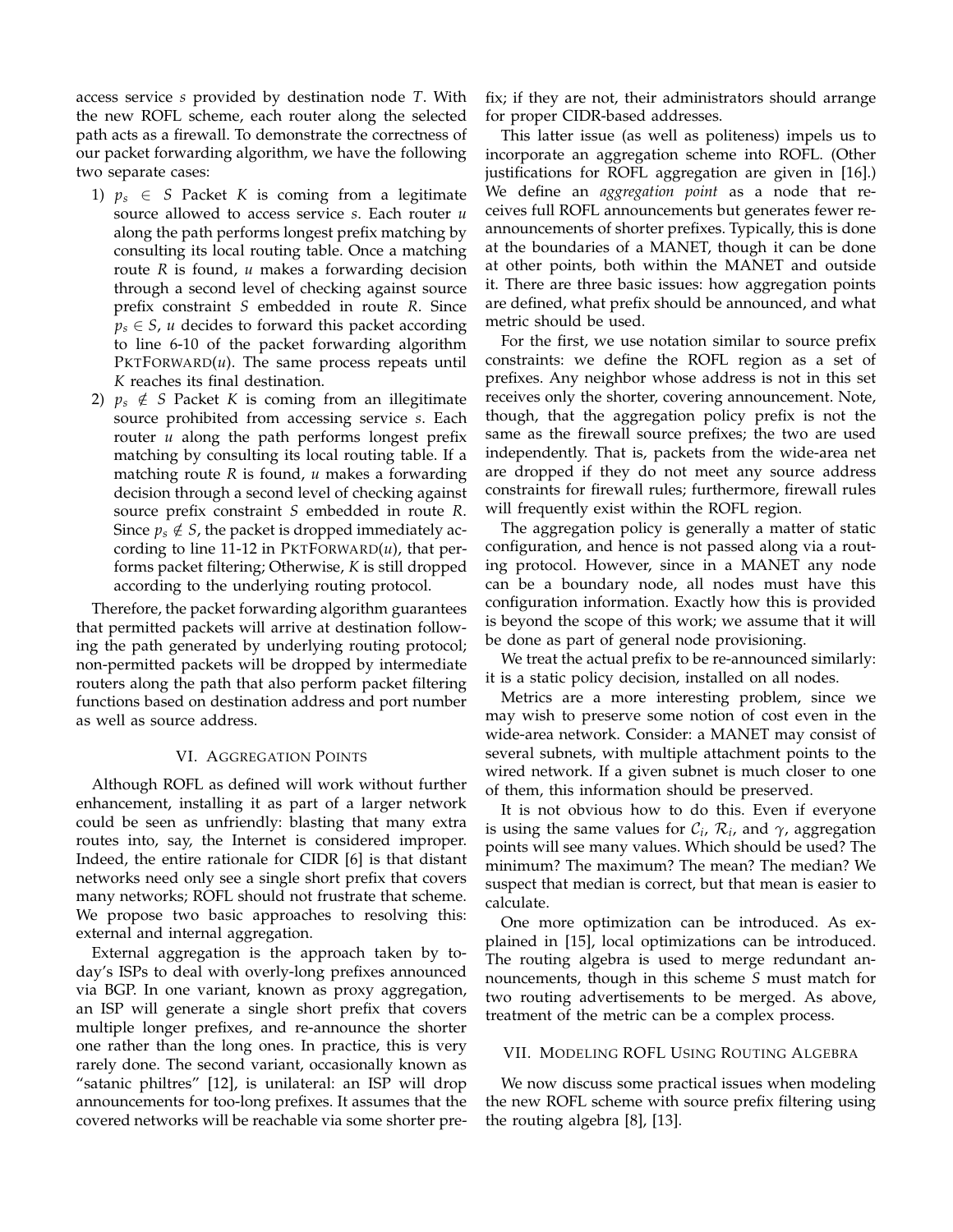## *A. Metarouting*

Routing algebra is motivated by the recognition that a path may not be only associated by a metric cost, but also can be abstractly associated by a signature. And the operation that translates a signature on an in-coming link to an out-going link can be heterogeneous on different nodes of the network.

In the following, we briefly describe routing algebra and discuss the relevance to ROFL. A routing algebra is a tuple:

$$
A = (\Sigma, \preceq, L, \oplus, O)
$$

where  $\Sigma$  is a set of signatures for describing paths, and  $\preceq$  is a preference relation over signatures, *L* is a set of labels assigned by routers on the ongoing links, and  $\oplus$ :  $L \times \Sigma \rightarrow \Sigma$  is an operator that produces a signature when a path with a certain signature is extended by a link with a label.

A sufficient condition in routing algebra that guarantees the existence of network-wide consistent condition is monotonicity [13]:

$$
\lambda \otimes \sigma \succeq \sigma
$$

for any  $\sigma \in \Sigma$  and  $\lambda \in L$ . The basic idea of monotonicity is to make all extended paths carrying a less preferable signature, and hence, creates loop-free preference. Monotonicity is shown to imply a well-known condition for the convergence in BGP with customer-provider-peer relations [7].

Monotonicity also applies to distributed or hybrid firewalling, such that the existence of robust firewall configuration can be attained in a machine-checkable manner. This lends the usefulness of routing algebra to the context of security systems.

The more general setting of routing algebra allows us to model sophisticated operations of ROFL, which otherwise can not be regarded as shortest-path routing in the Internet. We aim to prove that a sufficient condition that is similar to monotonicity in policy-based routing will be also useful to establish robust deployment of firewall by ROFL. We will use our policy algebra — a formal model of outsourced firewall policies — to map ROFL into the routing algebra. Our goal is to show how the deployment of firewalls can be checked in an automatic manner to guarantee that ROFL can converge to a network-wide firewall enforcement in a deterministic manner, even in the presence of asynchronous communications among routers.

#### *B. Policy Regions*

A crucial question in any firewall is defining the policy region associated with a particular service. As discussed previously, our approach is to embed source prefix constraints in the routing announcement originating from the service provider. Therefore, we use one basic routing algebra TAGS(String) to define the set of routers allowed

to access the protected service. This information is embedded in the initial routing announcement originated from the service provider. We use another basic routing algebra component PROGS(A) to extend labels to programmatic labels. We define that

$$
\lambda \oplus \sigma = \begin{cases} \lambda_1 \oplus \sigma = \sigma' & \text{if } u \in \text{TAGS}(\text{String}); \\ \infty \oplus \sigma = \phi & \text{otherwise.} \end{cases}
$$

Since  $\lambda \oplus \phi = \phi$  for all  $\lambda \in L$ , the routing announcement for that protected service will never propagate out of the defined policy region.

## *C. Cost and Risk Metrics*

In ROFL, each routing announcement is associated with a cost metric. Cost metric in the routing problem is different from the one in the optimization problem. In that problem, we are trying to find optimal policy enforcement points in order to minimize the total cost. In the routing problem, cost is incurred at each node along the routing path. Cost determines route preference. It is modeled as a label of a specific link.

To construct a routing protocol that satisfies M/SM, we do not need a cost metric what increases monotonically as the routing announcement propagates. What we need is only

$$
\begin{array}{ll}\n\text{M:} & \sigma \preceq \lambda \oplus \sigma \\
\text{SM:} & \sigma \prec \lambda \oplus \sigma\n\end{array}
$$

This is true as long as the  $oplus$  operation of constructing cost signature can be modeled as *ADD*(1, *n*) or something similar.

There are a number of approaches we can take. The metric defined in Section III clearly meets these constraints, as long as either every link has a positive cost or (for  $\gamma = 0$ ) every node has a non-zero risk.

Other possibilities were discussed in [15]. The cost metric in ROFL, for example, may reflect the size of the routing table and the battery power of each node (which is the major concern in MANETs). Thus we have cost  $\text{metric } C \propto \frac{\text{#routing table\_entries}}{\text{battery\_power}}.$ 

We can define the risk metric simply as the number of hops from the enforcement point (the node which implements the firewall rule as routing entry) to the protected node (the node which provides that service). Therefore, we can define the algebra associated with risk metric as  $Risk = SEQ(0, n) = \langle \Sigma_R, \preceq_R, L_R, \otimes_R, \mathcal{O}_R \rangle$ , where the preference relation is defined as  $\sigma_1 \preceq \sigma_2 = |\sigma_1| \leq |\sigma_2|$ , the  $\oplus$  operation is defined as  $i \oplus \sigma = i :: \sigma$ .

Now we have two sub-algebras that capture the cost and risk metric associated with path signatures. Since now we have multiple route metrics when dealing with route selection, we can apply the lexicographic comparison in [9]: the most important attribute of each route is considered first, and if this does not give enough information to decide which route is better, the next attribute is considered, etc.